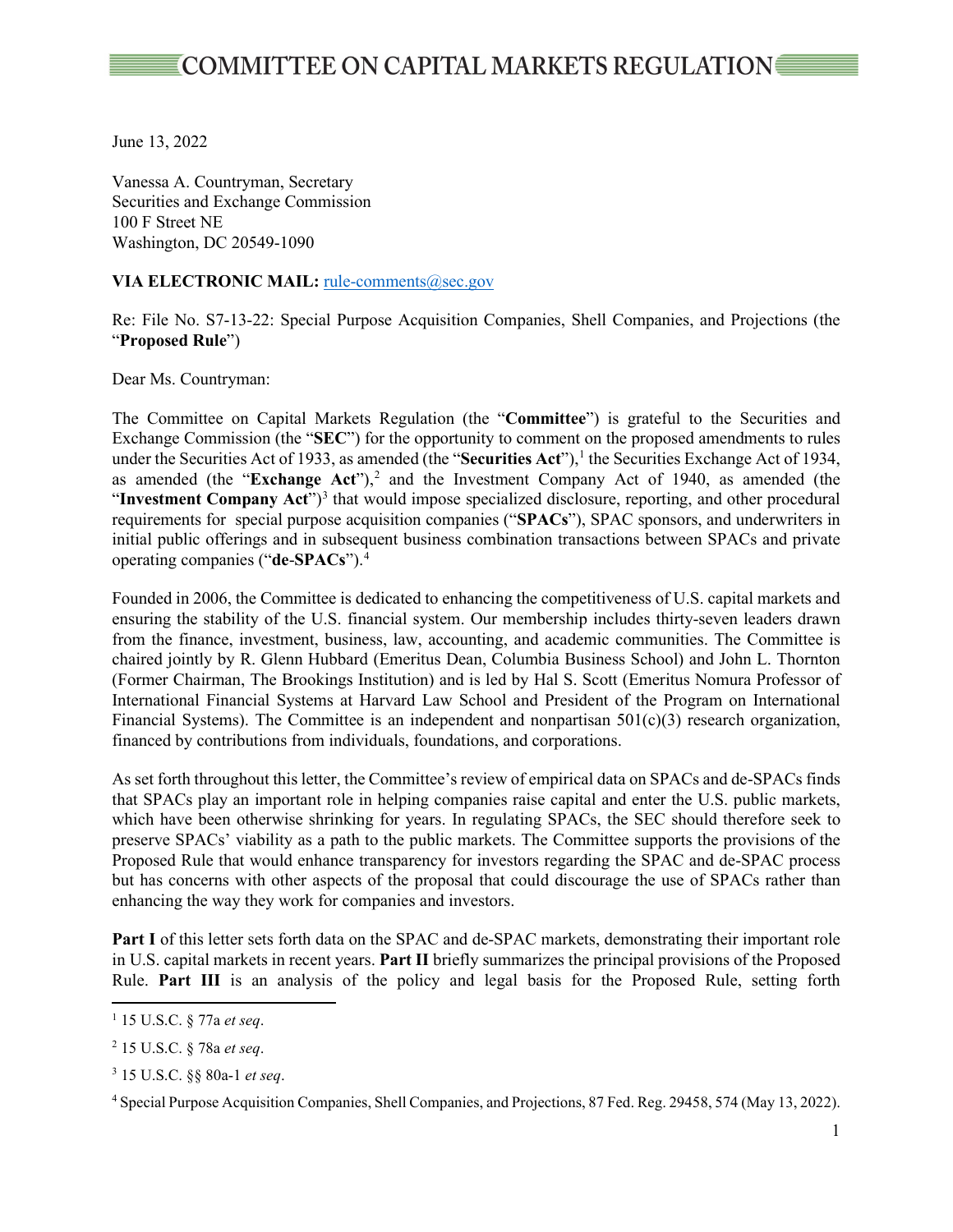# **COMMITTEE ON CAPITAL MARKETS REGULATION**

recommendations that, in the Committee's view, would enhance transparency for SPAC investors while preserving SPACs' viability as a path to the public markets.

#### **I. EMPIRICAL DATA ON THE SPAC AND DE-SPAC MARKETS**

The Committee has conducted an independent review of the SPAC and de-SPAC markets finding that SPACs have played an important role in U.S. capital markets in recent years.

The role of SPACs is particularly critical given recent trends in the number of companies going public. Research from Ritter et al. (2017) shows that 2000 to 2016 experienced a general trend of fewer companies entering the public markets, and that this was especially pronounced for smaller companies.<sup>[5](#page-1-0)</sup> This trend began to reverse in 2017, and the emergence of SPACs played a significant role in this reversal. These SPACs have since started to complete their merger mandates, and the number of operating companies entering public markets through de-SPAC mergers has increased over the past few years. **Figure 1** shows that 2020 and 2021 alone witnessed a total of 261 de-SPACs, and 28 have already occurred in 2022 as of the end of April 2022—compared to only 15 traditional IPOs this year.



\*2022 data is as of April 28, 2022

\*\*de-SPAC data for 2017 to 2019 is from Jay Ritter. de-SPAC data for 2020 to 2022 YTD is from SPAC Research.

Sources: Gahng, Minmo, Jay Ritter, Donghang Zhang, "SPACS," (December 14, 2021):

https://site.warrington.ufl.edu/ritter/files/SPACs.pdf; "SPAC and US IPO Activity," *SPAC Analytics*(accessed April 28, 2022):

https://www.spacanalytics.com; "Deal Closed," SPAC Research (accessed April 28, 2022):

#### **A. The SPAC structure can serve unique functions for companies seeking to enter the U.S. public markets.**

The Committee's findings further indicate that SPACs have raised more capital than IPOs on a per company basis and that SPACs have tended to take smaller companies public than IPOs over the period 2017 to 2021. SPACs also tend to be concentrated in industry sectors that differ from traditional IPOs.<sup>[6](#page-1-1)</sup> Overall, the data

<span id="page-1-0"></span><sup>&</sup>lt;sup>5</sup> See, Jay Ritter, *Where Have All the IPOs Gone?*, Executive Summary (Mar. 17, 2017), https://site.warrington.ufl.edu/ritter/files/2017/03/Where-Have-All-the-IPOs-Gone exec-sum.pdf ("From 1980[https://site.warrington.ufl.edu/ritter/files/2017/03/Where-Have-All-the-IPOs-Gone\\_exec-sum.pdf](https://site.warrington.ufl.edu/ritter/files/2017/03/Where-Have-All-the-IPOs-Gone_exec-sum.pdf) ("From 1980-2000, an average of 310 operating company initial public offerings (IPOs) occurred in the U.S. each year. During 2001-2016, the average has been only 108 IPOs per year, in spite of real GDP more than doubling from the 1980s until now. The prolonged drought has been especially severe among small firms.").

<span id="page-1-1"></span><sup>6</sup> The sampled transactions included both U.S. and non-U.S. transactions. Data on de-SPACs were drawn from SPAC Research [\(https://www.spacresearch.com/symbol?s=closed&sector=&geography=\)](https://www.spacresearch.com/symbol?s=closed§or=&geography=) and Bloomberg. Data on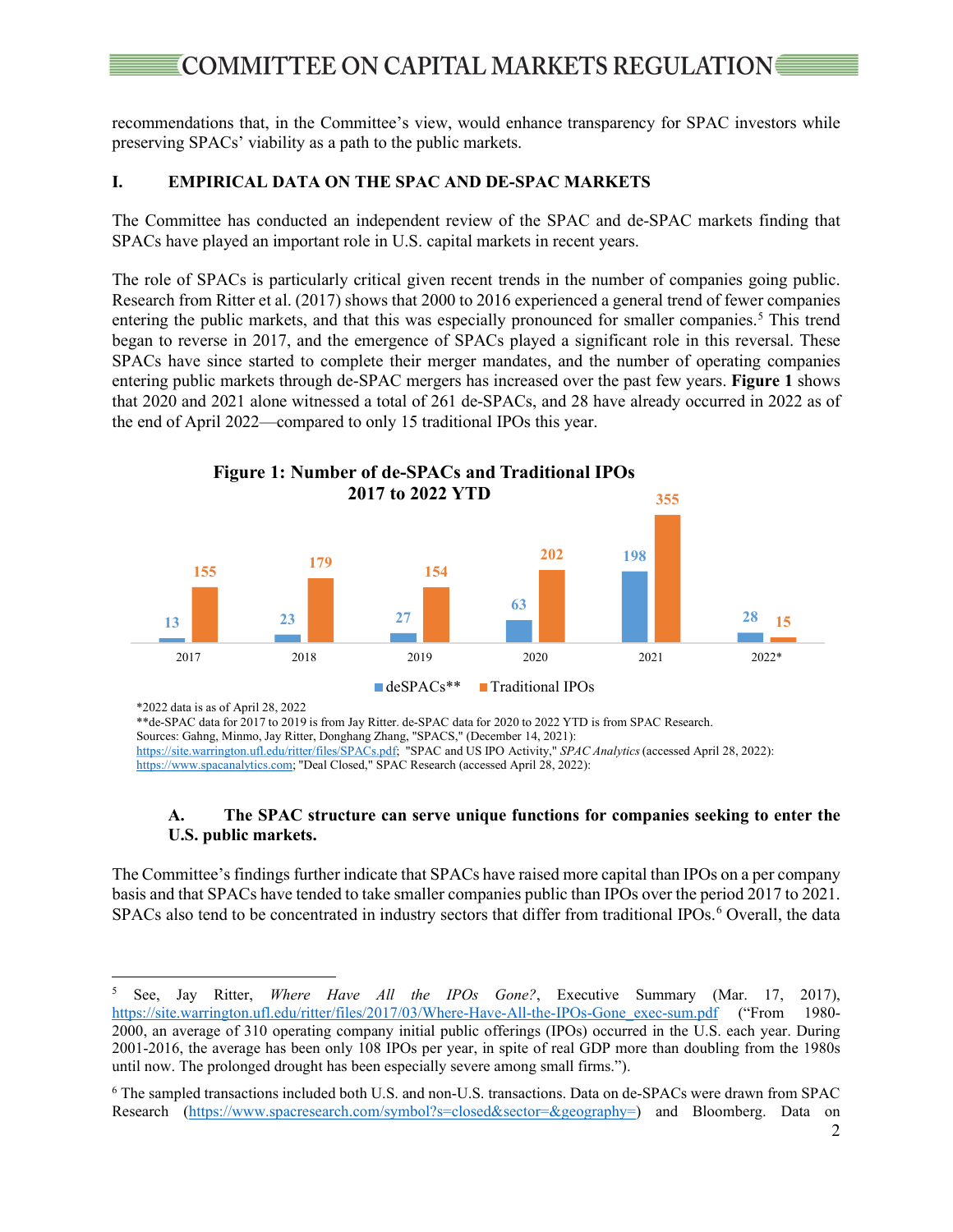## **COMMITTEE ON CAPITAL MARKETS REGULATION**

suggest that SPACs are an important mechanism for expanding issuer access to public markets, especially for smaller companies and industry segments undergoing rapid growth.

#### **1. Recent SPACs have raised more capital than IPOs on a per company basis.**

SPAC proceeds consist of money raised in the initial offering of SPAC shares plus any additional proceeds received in connection with the de-SPAC, including private investments (often referred to as private investments in public companies, or "**PIPEs**") and other backstop or strategic investments, less shareholder redemptions. For traditional IPOs, total proceeds are equal to the cash raised by the operating company in the public listing, net of offering costs and fees.

From 2017 through 2021, on a per company basis, SPACs raised on average more proceeds in the public markets than traditional IPOs. As **Figure 2** shows, the average SPAC generated \$445 million in capital for an operating company, compared to \$335 million for the average traditional IPO.

SPAC proceeds also constituted on average a greater percentage of an operating company's market capitalization than traditional IPO proceeds. For the 2017-2021 period, average SPAC proceeds were equal to 47% of the market capitalization of an operating company, whereas average IPO proceeds were equivalent to 22% of the market capitalization of an operating company. These data suggest that the SPAC structure may be particularly important for companies seeking to maximize the amount of capital raised relative to their market capitalization.



**Figure 2: Average Proceeds Generated (\$M), 2017-2021**

Source: SEC filings, and Bloomberg data

#### **2. SPACs tend to take smaller companies public than traditional IPOs.**

The data also suggest that SPACs are an important path to the public markets for smaller operating companies. For the 2017-2021 period, the average market capitalization of a company going public by a de-SPAC was \$950 million, compared to \$1.5 billion for an IPO. As **Figure 3** shows, the average revenue for an operating company for the year immediately preceding a de-SPAC was \$270 million, compared to \$495 million for an operating company in the year immediately preceding a traditional IPO. The

traditional IPOs were drawn from Bloomberg and Compustat. Additional data on operating company characteristics were drawn from SEC filings as supplemented with Bloomberg data.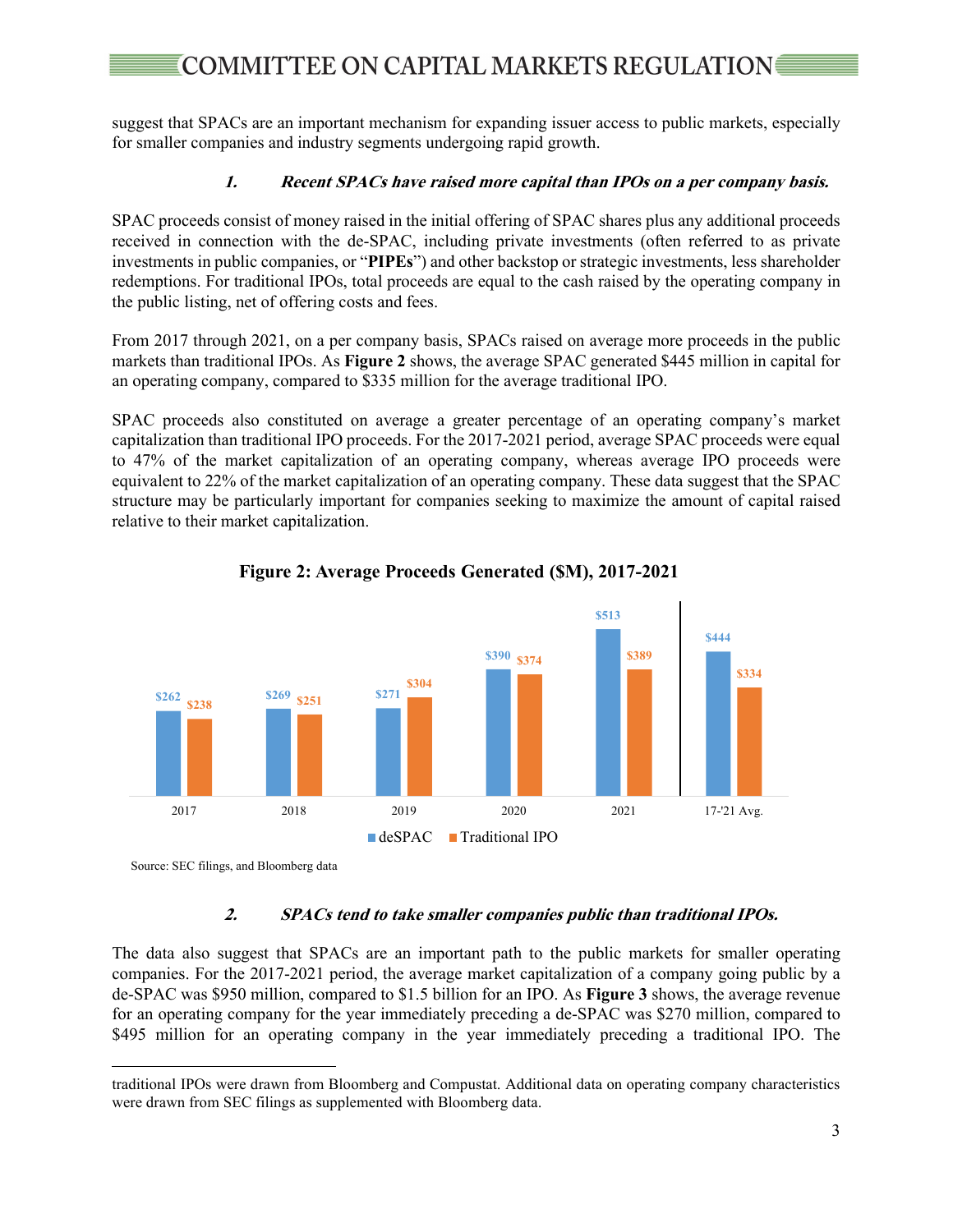percentages of operating companies that were profitable, as determined by the last full year of net income before going public, were by contrast highly similar, constituting 26% of operating companies going public through a de-SPAC and 25% of companies going public through IPOs.

| Figure 3: Average Market Cap and Revenue of Company, 2017-2021 |            |                 |  |
|----------------------------------------------------------------|------------|-----------------|--|
| Metric                                                         | $de$ -SPAC | Traditional IPO |  |
| Avg. Market Cap (\$M)                                          | \$950      | \$1,500         |  |
| Avg. Revenue $(SM)$                                            | \$270      | \$495           |  |
| Source: SEC filings, Bloomberg data, and Compustat             |            |                 |  |

#### **3. SPACs have served different industry sectors than IPOs.**

The data show that de-SPAC and traditional IPO issuers differed significantly by industry for the years 2017-2021 (**Figure 4.1** and **Figure 4.2**). Operating companies taken public by de-SPAC were weighted more heavily toward consumer cyclicals (18% vs. 7.5% for IPOs) and less heavily towards financials (7% vs. 13% for IPOs). These distinctions suggest that de-SPACs may complement traditional IPOs by serving different industries. It is also notable that in 2021, all companies in the U.S. automotive sector that went public did so by way of a de-SPAC and that these companies were concentrated in the electric and autonomous vehicle industry.



#### **Figure 4.1: Industry of de-SPAC Operating Company, 2017-2021**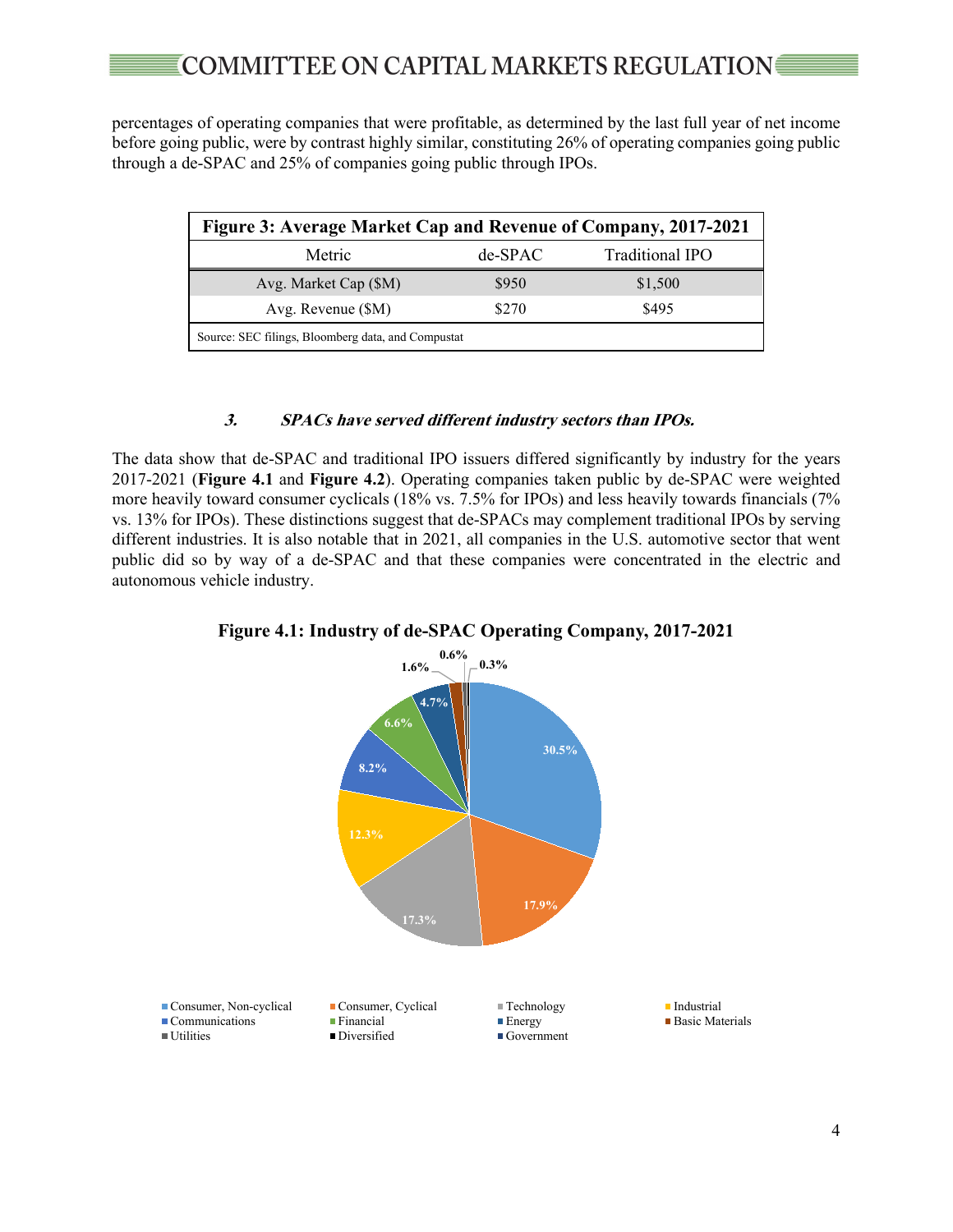

### **Figure 4.2: Industry of Traditional IPO, 2017-2021**

#### **B. Investment in SPACs by retail investors is limited.**

As described in the Committee's October 2021 report,<sup>[7](#page-4-0)</sup> retail investors can gain exposure to SPACs either by purchasing IPO shares from the underwriter or by purchasing shares in the secondary market after the SPAC's IPO and before the de-SPAC merger. However, data on SPAC ownership show that retail investors do not participate significantly in SPACs through either of these channels.<sup>[8](#page-4-1)</sup>

For example, aggregating data included in 13F filings, research finds that median ownership by 13F filers  $(i.e., large institutional investors) was 85% immediately after the SPAC's IPO<sup>9</sup>, highlighting the$  $(i.e., large institutional investors) was 85% immediately after the SPAC's IPO<sup>9</sup>, highlighting the$  $(i.e., large institutional investors) was 85% immediately after the SPAC's IPO<sup>9</sup>, highlighting the$ dominance of large institutional investors in the initial IPO allocation of SPAC shares. This figure changes little between the IPO and merger, as 13F ownership was 87% immediately before the de-SPAC merger.[10](#page-4-3) Importantly, these findings likely *understate* the extent of non-retail ownership, since they do not include SPAC ownership by institutional investors that do not file form 13F, nor do they include SPAC ownership by wealthy individuals. In all, these findings show minimal participation of retail investors in the SPAC IPO and effectively no change in the relative distribution of SPAC equity ownership between its IPO and de-SPAC merger.

<span id="page-4-0"></span><sup>7</sup> "Nothing but the Facts: Retail Investors and Special Purpose Acquisition Companies," *The Committee on Capital Markets Regulation* (October, 2021): [https://www.capmktsreg.org/wp-content/uploads/2021/10/CCMR-NBTF-](https://www.capmktsreg.org/wp-content/uploads/2021/10/CCMR-NBTF-SPACs-Retail-Investors.pdf)[SPACs-Retail-Investors.pdf.](https://www.capmktsreg.org/wp-content/uploads/2021/10/CCMR-NBTF-SPACs-Retail-Investors.pdf)

<span id="page-4-1"></span><sup>8</sup> *See* Klausner et al. (2021).

<span id="page-4-2"></span><sup>9</sup> As evidenced by the first 13F filing after the SPAC IPO.

<span id="page-4-3"></span><sup>&</sup>lt;sup>10</sup> As evidenced by the last 13F filing before the SPAC merger.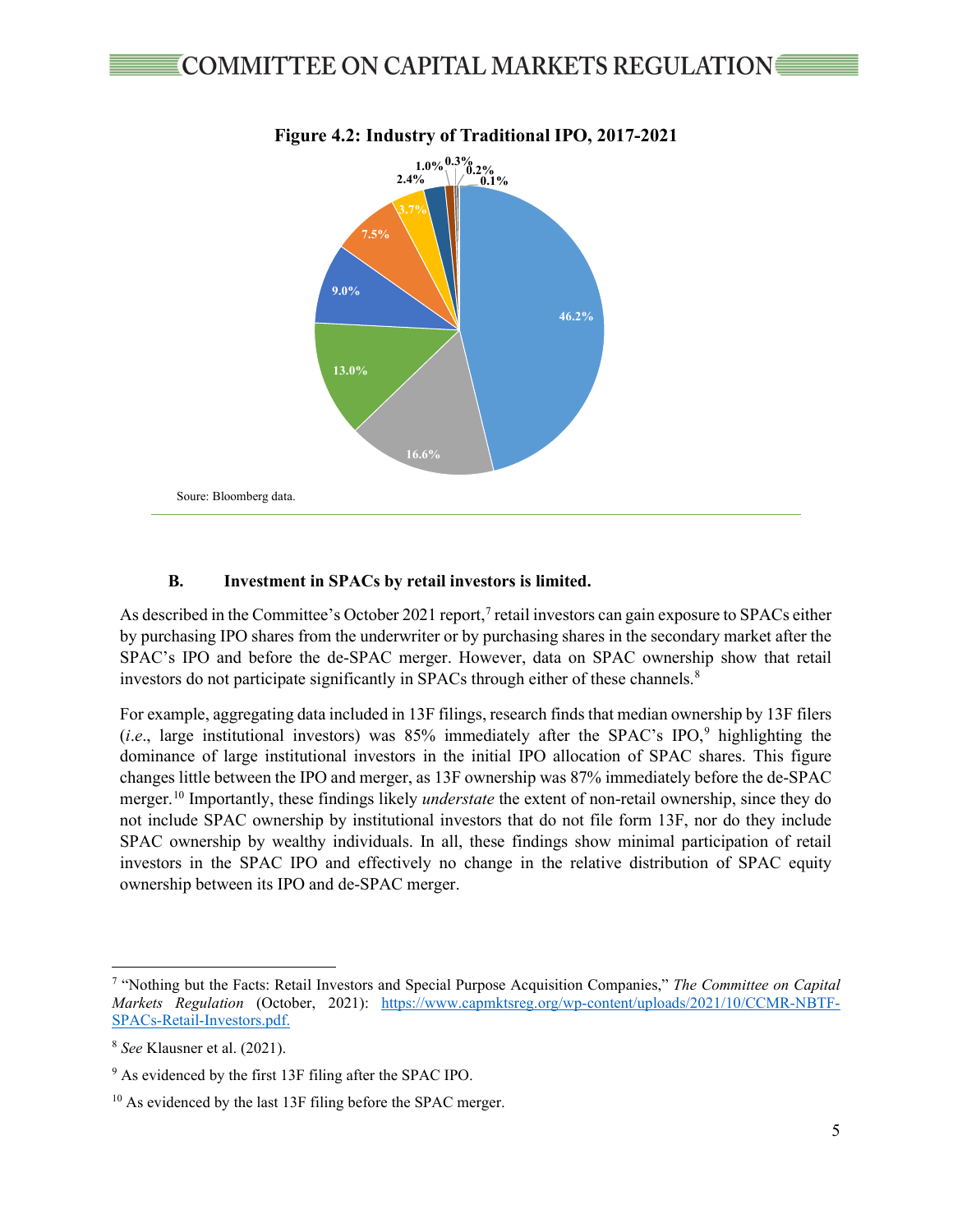#### **C. De-SPAC Performance as compared to IPO Performance**

A common criticism of de-SPACs is that their returns have been negative and trailed the broader stock market.<sup>[11](#page-5-0)</sup> However, such critiques generally do not compare the performance of de-SPACs with comparable IPOs. The staff of the Committee has therefore compared the performance of de-SPACs against traditional IPOs from 2017-2021, finding that de-SPACs only slightly underperformed traditional IPOs (by less than 5%).

| Weighted Average Annual Price Return for de-SPACs and Traditional IPOs |           |                         |  |
|------------------------------------------------------------------------|-----------|-------------------------|--|
| Year                                                                   | De-SPACs  | <b>Traditional IPOs</b> |  |
| 2017                                                                   | $-7.5\%$  | $-6.8\%$                |  |
| 2018                                                                   | $-1.5\%$  | $-4.2\%$                |  |
| 2019                                                                   | $-5.2\%$  | $-10.0\%$               |  |
| 2020                                                                   | $-20.8\%$ | $-17.4\%$               |  |
| 2021                                                                   | $-37.8\%$ | $-25.6\%$               |  |
| 2017 - 2021                                                            | $-32.2\%$ | $-27.9\%$               |  |
| Source: Bloomberg data, security prices as of close May 31, 2022       |           |                         |  |

| Figure |  |
|--------|--|
|        |  |

Although **Figure 5** controls for differences in the size of operating companies going public through a de-SPAC as compared to an IPO, it does not control for the fact that de-SPAC and traditional IPO issuers differed significantly by industry for the years 2017-2021. It is possible that companies that went public through de-SPACs tended to be from industries that have underperformed industries that went public through traditional IPOs. For example, as noted in the prior section, electronic and autonomous vehicle companies exclusively went public through de-SPACs, and this sector has had particularly weak performance in the markets in late 2021 and early 2022.<sup>[12](#page-5-1)</sup> Such performance for electronic and autonomous vehicle companies is more likely attributable to business challenges for that industry rather than issues with the de-SPAC process for bringing these operating companies public.

Another criticism of de-SPACs is that the incidence of going-concern warnings for de-SPACs has been increasing in recent months. A going-concern warning is a public disclosure that a public company's auditor has determined that the company may fail within a year. In June, the Wall Street Journal reported that at least 25 companies that went public through a de-SPAC between 2020 and 2021 have issued so-

<span id="page-5-0"></span><sup>11</sup> *See, e.g.*, Bailey Lipschultz, *Awful SPAC Returns Mean More Frustration for Blank-Check Firms*, BLOOMBERG (April 1, 2022), [https://www.bloomberg.com/news/articles/2022-04-01/awful-spac-returns-mean-more-frustration](https://www.bloomberg.com/news/articles/2022-04-01/awful-spac-returns-mean-more-frustration-for-blank-check-firms?sref=2lCQoM0A)[for-blank-check-firms?sref=2lCQoM0A;](https://www.bloomberg.com/news/articles/2022-04-01/awful-spac-returns-mean-more-frustration-for-blank-check-firms?sref=2lCQoM0A) BLOOMBERG LAW, *YTD Post-Merger SPAC Performance Is Mostly Negative* (June 11, 2021), [https://news.bloomberglaw.com/bloomberg-law-analysis/analysis-ytd-post-merger-spac](https://news.bloomberglaw.com/bloomberg-law-analysis/analysis-ytd-post-merger-spac-performance-is-mostly-negative)[performance-is-mostly-negative.](https://news.bloomberglaw.com/bloomberg-law-analysis/analysis-ytd-post-merger-spac-performance-is-mostly-negative) 

<span id="page-5-1"></span><sup>12</sup> *See, e.g.*, YAHOO FINANCE, *Global X Autonomous & Electric Vehicles ETF (DRIV)* (last accessed June 13, 2022), [https://finance.yahoo.com/quote/DRIV/.](https://finance.yahoo.com/quote/DRIV/)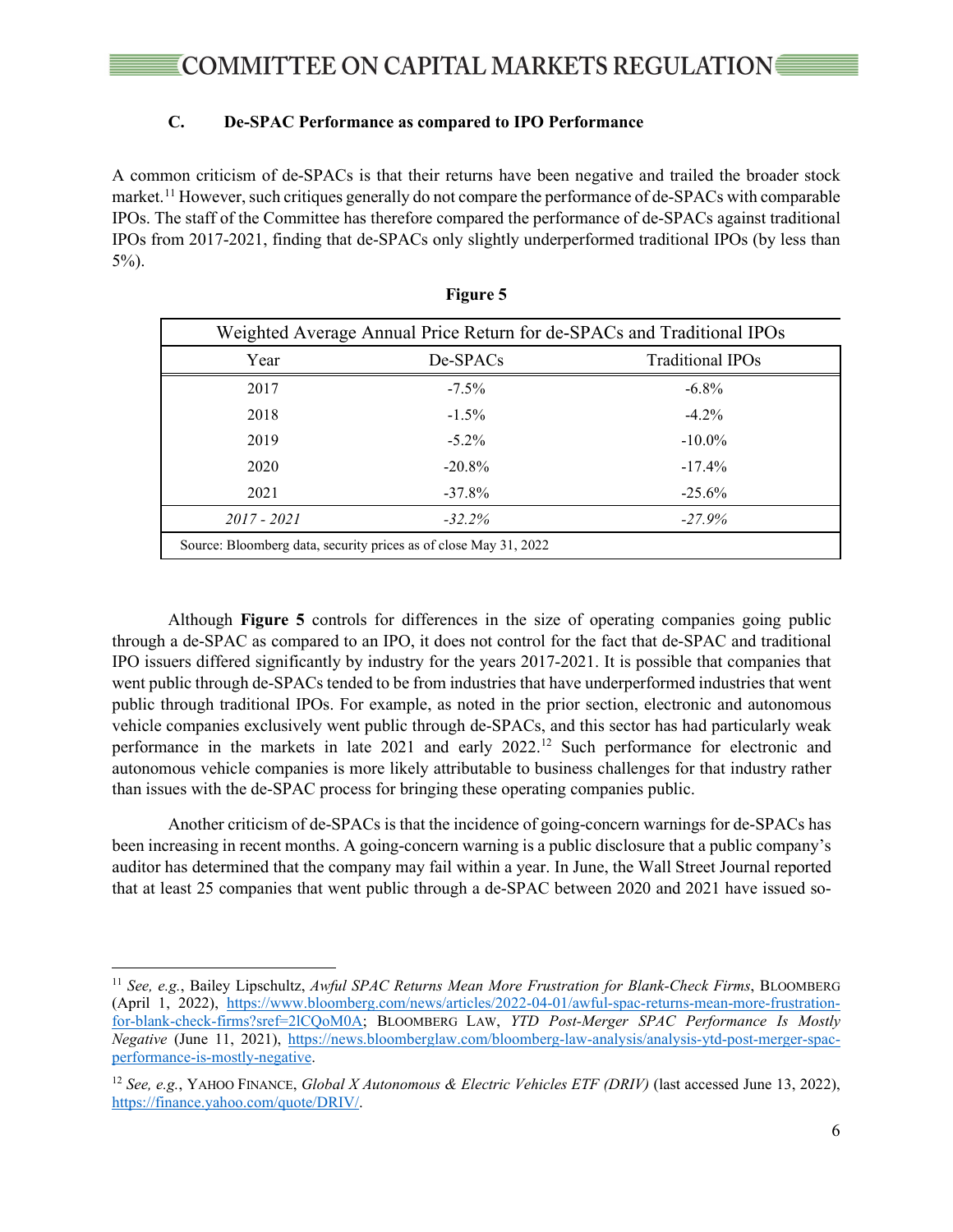called going-concern warnings in recent months.<sup>[13](#page-6-0)</sup> However, the report did not compare the frequency of new going concern warnings for companies that went public via a de-SPAC with similar companies that went public through a traditional IPO. Furthermore, the report did not consider that new going concern reports are extremely common during market stress. For example, in 2007 and in 2008 there were more than 1000 new going concern reports each year by public companies.<sup>14</sup> It is therefore unclear that 25 new going concern reports by de-SPACs during the present market stress represents a noteworthy or disproportionate rise in going concerns by companies that went public through a de-SPAC.

#### **II. SUMMARY OF PROPOSED RULE**

If adopted, the Proposed Rule would introduce significant new regulation with a view toward aligning the SPAC and de-SPAC markets with the traditional IPO market.

Specifically, the Proposed Rule would amend Regulation S-K to (i) require additional disclosures about SPAC sponsors, conflicts of interest, and dilution; (ii) require additional disclosures about de-SPAC transactions, including disclosures regarding the fairness of a proposed transaction and whether the sponsor has received any relevant outside reports, opinions, or appraisals regarding to such fairness; and (iii) impose certain prospectus cover page disclosures and other formal requirements.[15](#page-6-2) Moreover, a new Article 15 of Regulation  $S-X^{16}$  $S-X^{16}$  $S-X^{16}$  would align financial statement reporting requirements in business combinations involving shell companies and private operating companies with the requirements applicable to traditional IPOs.[17](#page-6-4) The Proposed Rule would also introduce amendments to Regulation S-K "intended to enhance the reliability of projections disclosure in Commission filings, as well as additional requirements when projections are disclosed in connection with de-SPAC transactions.[18](#page-6-5)

The Proposed Rule would also implement new "procedural protections" designed to align the SPAC and de-SPAC process more closely with traditional IPOs. Such protections would include (i) deeming private operating companies to be "co-registrants" on the registration statement of the SPAC, such that the private operating company and its signatories would be subject to Section 11 liability under the Securities Act; and (ii) defining "blank check company" to encompass SPACs and certain other entities for purposes of the Private Securities Litigation Reform Act of [19](#page-6-6)95 (the "PSLRA"),<sup>19</sup> rendering the safe harbor thereunder unavailable for SPACs, including with respect to financial and operational projections of private operating company targets of de-SPAC transactions.[20](#page-6-7)

Under the Proposed Rule, new Securities Act Rule 140a would deem "anyone who has acted as an underwriter of the securities of a SPAC and takes steps to facilitate a de-SPAC transaction, or any related financing transaction or otherwise participates (directly or indirectly) in the de-SPAC transaction to be

<span id="page-6-0"></span><sup>13</sup> Eliot Brown, *SPACs Are Warning They May Go Bust*, WALL STREET JOURNAL (May 27, 2022), [https://www.wsj.com/articles/spacs-are-warning-they-may-go-bust-11653601111.](https://www.wsj.com/articles/spacs-are-warning-they-may-go-bust-11653601111)

<span id="page-6-1"></span><sup>14</sup> AUDIT ANALYTICS, *Going Concerns – a Twenty-Year Review* (March 18, 2021).

<span id="page-6-2"></span><sup>15</sup> 87 Fed. Reg. at 29,463.

<span id="page-6-3"></span><sup>16</sup> 17 C.F.R. § 210.1-01 *et seq*.

<span id="page-6-4"></span><sup>&</sup>lt;sup>17</sup> 87 Fed. Reg. at 29,464.

<span id="page-6-5"></span><sup>18</sup> *Id*.

<span id="page-6-6"></span><sup>19</sup> Public Law 104–67, 109 Stat. 737 (1995).

<span id="page-6-7"></span><sup>20</sup> 87 Fed. Reg. at 29,463.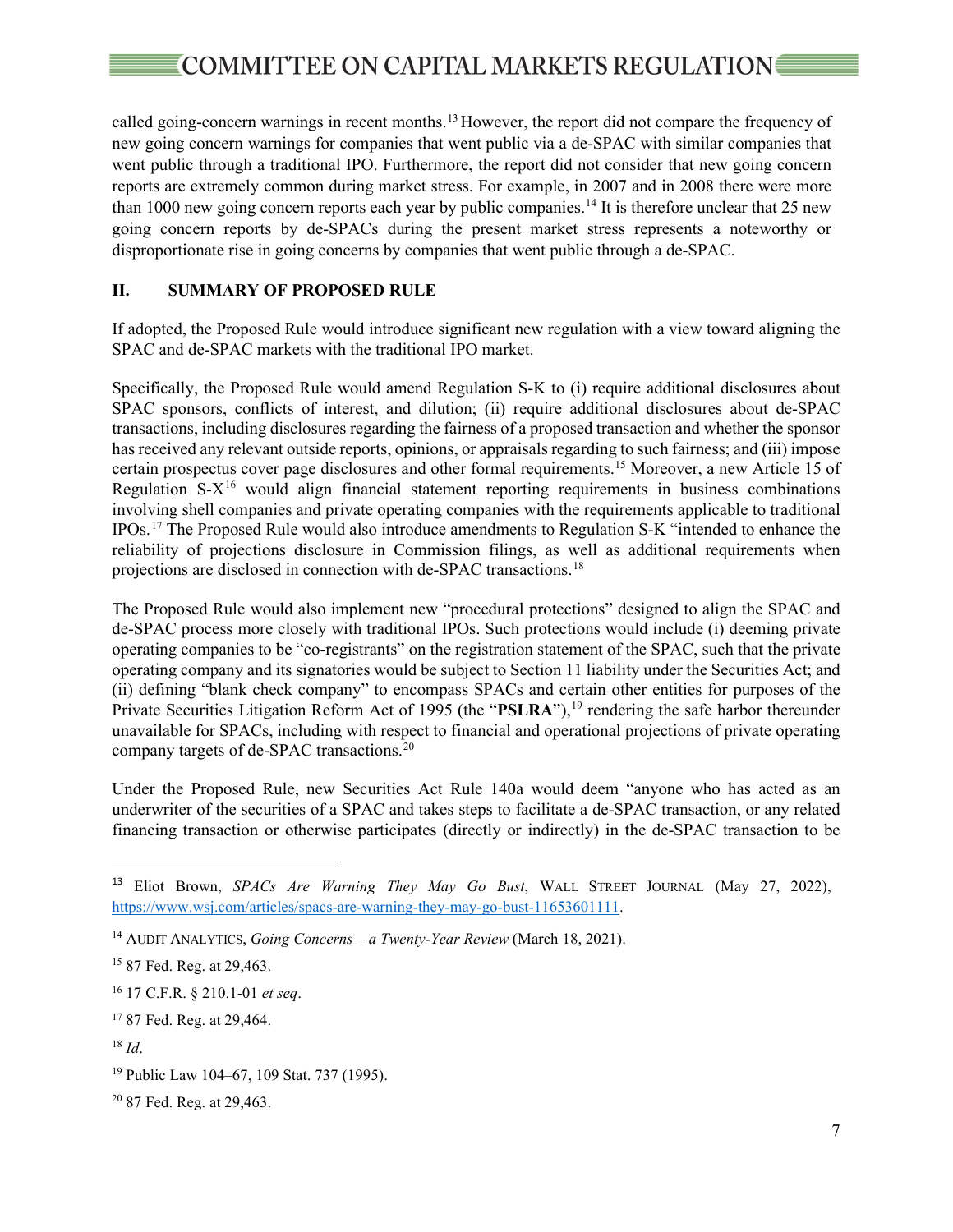engaged in a distribution and to be an underwriter in the de-SPAC transaction."[21](#page-7-0) Such parties would consequently be subject to Section 11 liability for disclosures related to the de-SPAC transaction, thus in the SEC's view "better motivat[ing] SPAC underwriters to exercise the care necessary to ensure the accuracy of the disclosure in these transactions."[22](#page-7-1)

### **III. ANALYSIS & RECOMMENDATIONS**

The Committee generally supports enhanced disclosure regarding SPACs and de-SPAC transactions. In particular, the Committee supports the proposed enhanced disclosures regarding (i) SPAC sponsors, conflicts of interest, and dilution; and (ii) de-SPAC transactions, including disclosures regarding the fairness of a proposed transaction and whether the sponsor has received any relevant outside reports, opinions, or appraisals related to such fairness. Taken together, the Committee believes that these important reforms to Regulation S-K will place investors in a better position to evaluate the merits of SPAC and de-SPAC transactions.

That said, we would like to highlight the below concerns with the Proposed Rule and set forth certain recommendations that, in the Committee's view, would better align the proposal with its policy aims.

#### **A. The Proposed Rule would subject an underwriter in a SPAC IPO to liability for disclosures in the de-SPAC transaction. This change would potentially disrupt settled understandings of underwriter status and is negatively impacting SPAC and de-SPAC markets today without the opportunity for public comment.**

Section 2(a)(11) of the Securities Act defines "underwriter" to mean "any person who has purchased from an issuer with a view to, or offers or sells for an issuer in connection with, the distribution of any security, or participates or has a direct or indirect participation in any such undertaking, or participates or has a participation in the direct or indirect underwriting of any such underwriting…."<sup>[23](#page-7-2)</sup> However, the Proposed Rule would go further and deem "anyone who…takes steps to facilitate a de-SPAC transaction, or any related financing transaction or otherwise participates (directly or indirectly) in the de-SPAC transaction to be engaged in a distribution and to be an underwriter in the de-SPAC transaction."<sup>[24](#page-7-3)</sup>

The resulting Section 11 liability would therefore apply to investment banks involved in SPACs and de-SPAC transactions despite the SEC's acknowledgment that "SPAC IPO underwriters typically are not retained to act as firm commitment underwriters in the de-SPAC transaction."[25](#page-7-4) Whether and to what extent a SPAC underwriter has "facilitated" the de-SPAC transaction—and whether such activities rise to the level of taking on Section 11 liability for the later transaction—is not adequately considered by the Proposed Rule<sup>[26](#page-7-5)</sup> and is a significant ambiguity that is likely to have a chilling effect on present and future SPACs, such as slowing down planned transaction timelines, increasing ancillary costs, *etc*.

<span id="page-7-0"></span> $^{21}$  *Id.* 

<span id="page-7-1"></span><sup>22</sup> *Id*.

<span id="page-7-2"></span><sup>23</sup> 15 U.S.C. § 77b(a)(11).

<span id="page-7-3"></span><sup>24</sup> *Id*. at 29,463.

<span id="page-7-4"></span><sup>25</sup> *Id*. at 29,486.

<span id="page-7-5"></span><sup>26</sup> For example, the proposing release fails to consider *In re Lehman Bros. Mortgage Backed Sec. Litig.*, 650 F.3d 167, 177 (2d Cir. 2011), which distinguished the cases cited in the proposing release in concluding that a person is not an underwriter simply because it "tak[es] steps that facilitate the eventual sale of a registered security." It held, rather, that "persons playing roles essential in the actual distribution of securities qualify as underwriters." 650 F.3d 167, 178.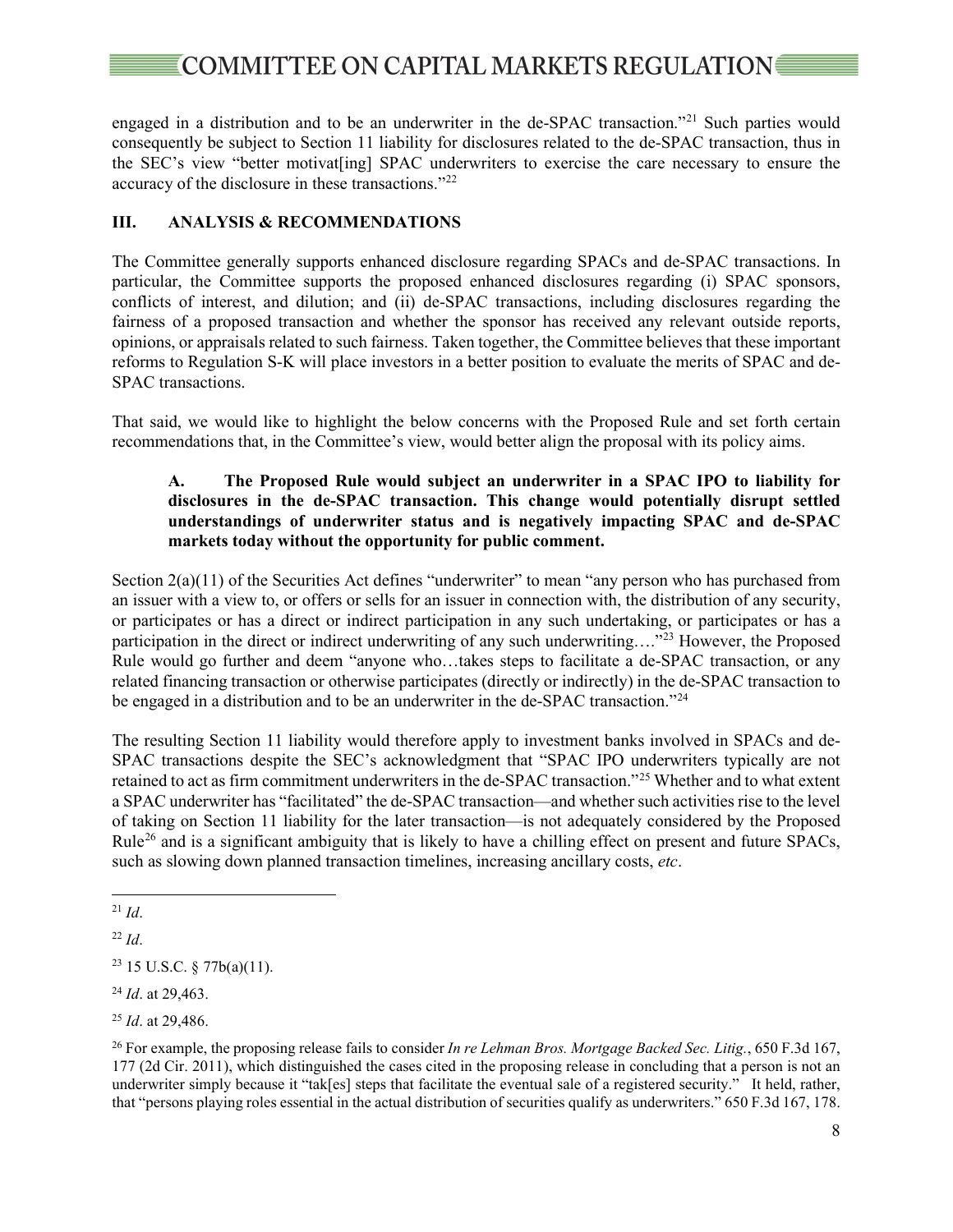# $\blacksquare$  COMMITTEE ON CAPITAL MARKETS REGULATION

Furthermore, the proposing release repeatedly characterizes this reform to the definition of an underwriter as merely a "clarification" of a SPAC underwriter's status under existing law, meaning that it would apply *now* and potentially retrospectively to banks involved in SPACs and de-SPAC transactions. Indeed, certain banks have frozen their SPAC underwriting activities and are exiting the business now due to the high potential liability risk involved in SPAC underwriting activities covered by the Proposed Rule.<sup>[27](#page-8-0)</sup> In the Committee's view, at the very least, the SEC should provide the public with the opportunity to comment on such a significant reform.

*Recommendation: The Proposed Rule should be revised to conform its definition of an underwriter to existing law regarding statutory underwriter status.* 

#### **B. The Proposed Rule would appear to impose retroactive obligations on SPAC market participants.**

By its terms, the Proposed Rule's various provisions appear to apply immediately upon adoption to all existing SPACs, effectively introducing retroactive requirements on current market participants who have had neither notice nor an opportunity to comment. This feature of the proposal is already having a chilling effect on the market, as discussed directly above in Part III.A.

*Recommendation: The Proposed Rule should be revised to clarify that it does not apply retroactively to already formed SPACs but has only prospective effect to SPACs formed after the Final Rule's effective date.* 

#### **C. The Proposed Rule fails to adequately assess the costs and benefits of the proposed exclusion of SPACs from the PSLRA safe harbor for forward-looking statements.**

The proposal would eliminate the liability safe harbor under the PSLRA for financial and operational projections of private operating company targets of de-SPAC transactions.<sup>[28](#page-8-1)</sup> According to the proposal, the SEC "sees no reason to treat forward-looking statements made in connection with de-SPAC transactions differently than forward-looking statements made in traditional initial public offerings, in that both instances involve private issuers entering the public U.S. securities markets for the first time and similar informational asymmetries exist between these issuers (and their insiders and early investors) and public investors."<sup>[29](#page-8-2)</sup>

However, the cost-benefit analysis conducted by the SEC in the proposing release does not adequately consider the costs of the approach to forward-looking statements in the traditional IPO context or assess how these costs might apply in the SPAC context. Instead, the cost-benefit analysis presumes that forward-looking statements by SPACs are "potentially unreasonable and potentially misleading."<sup>[30](#page-8-3)</sup> While the release concedes that the exclusion of IPOs from the PSLRA safe harbor "may have created a chilling effect"[31](#page-8-4) on forward-looking statements—a conclusion that is warranted by historical experience—the SEC

<span id="page-8-4"></span><sup>31</sup> *Id*.

<span id="page-8-0"></span><sup>27</sup> *See e.g*. Ortenca Aliaj, Nikou Asgrai, & Joshua Franklin, *Goldman Sachs pauses work on new Spacs after SEC takes tougher stance*, FINANCIAL TIMES, May 9, 2022, available at [https://www.ft.com/content/34d28d11-118f-41a1-](https://www.ft.com/content/34d28d11-118f-41a1-9bc0-3ab9412d9b9f) [9bc0-3ab9412d9b9f.](https://www.ft.com/content/34d28d11-118f-41a1-9bc0-3ab9412d9b9f)

<span id="page-8-1"></span><sup>28</sup> 87 Fed. Reg. at 29,463.

<span id="page-8-2"></span><sup>29</sup> *Id*.

<span id="page-8-3"></span><sup>30</sup> *Id*. at 29,535.